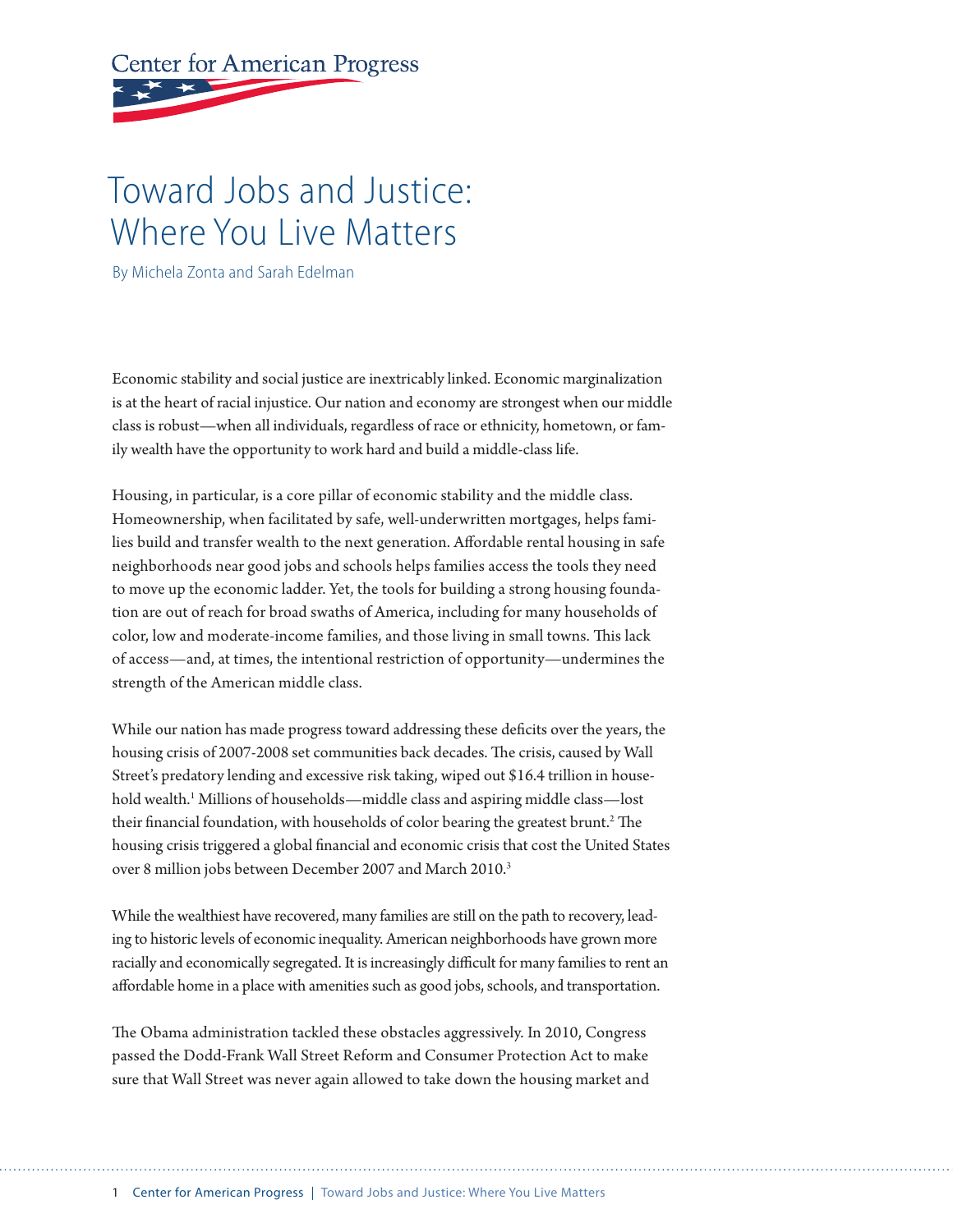the economy through predatory mortgage lending and other dangerous practices. It banned trick-and-trap lending practices, created a consumer agency to police the system, ended banks' ability to bet against products they packaged, and directed a wide range of critical protections to prevent the system from imploding.<sup>4</sup>

The U.S. Department of Housing and Urban Development, or HUD, took important steps to ensure that more families have the chance to join the middle class by getting smarter about how it allocates federal dollars on community development. Through the Affirmatively Furthering Fair Housing rule, HUD asked local governments that receive federal housing and community development dollars to make a plan for addressing residential segregation and concentrated poverty in their communities and gave them the data and tools they needed to accomplish the task. Taxpayer dollars spent on alleviating poverty will go further in communities where local leaders are committed to building more inclusive, economically competitive communities.

As we look now to the future of civil rights in America as well as how to raise wages and ensure economic growth for the middle class, it is critical that we remember that a strong housing foundation is a key component of economic security. This issue brief reviews what we know about homeownership as the foundation for economic stability and thus, in no small part, social stability. It explores how the financial crisis and Great Recession have transformed the housing landscape; how the wounds of discrimination and segregation continue to fester; and how important it is to maintain and build on the progress made over the past eight years. Every family deserves a fair shot at owning a home or living where they can take advantage of economic and social opportunities. America's economy and society are more stable, whole, and prosperous when we give working families that shot.

## Homeownership is a tool for building and transferring wealth

Homeownership, when structured in safe, sustainable way, offers families the opportunity to build wealth. Home equity typically represents the largest single contributor to a family's net worth. Families can draw on home equity to cover expenses during retirement, start a small business, or send a child to college. Perhaps most importantly, the wealth generated by home equity can be transferred to future generations, thus contributing to their future stability and financial well-being.

#### The cost and quality of housing affect a family's quality of life

The cost of housing is the biggest item in most families' budgets and the hardest to adjust. When housing costs go up, a family may have to cut back on essentials such as food, clothing, and medical care.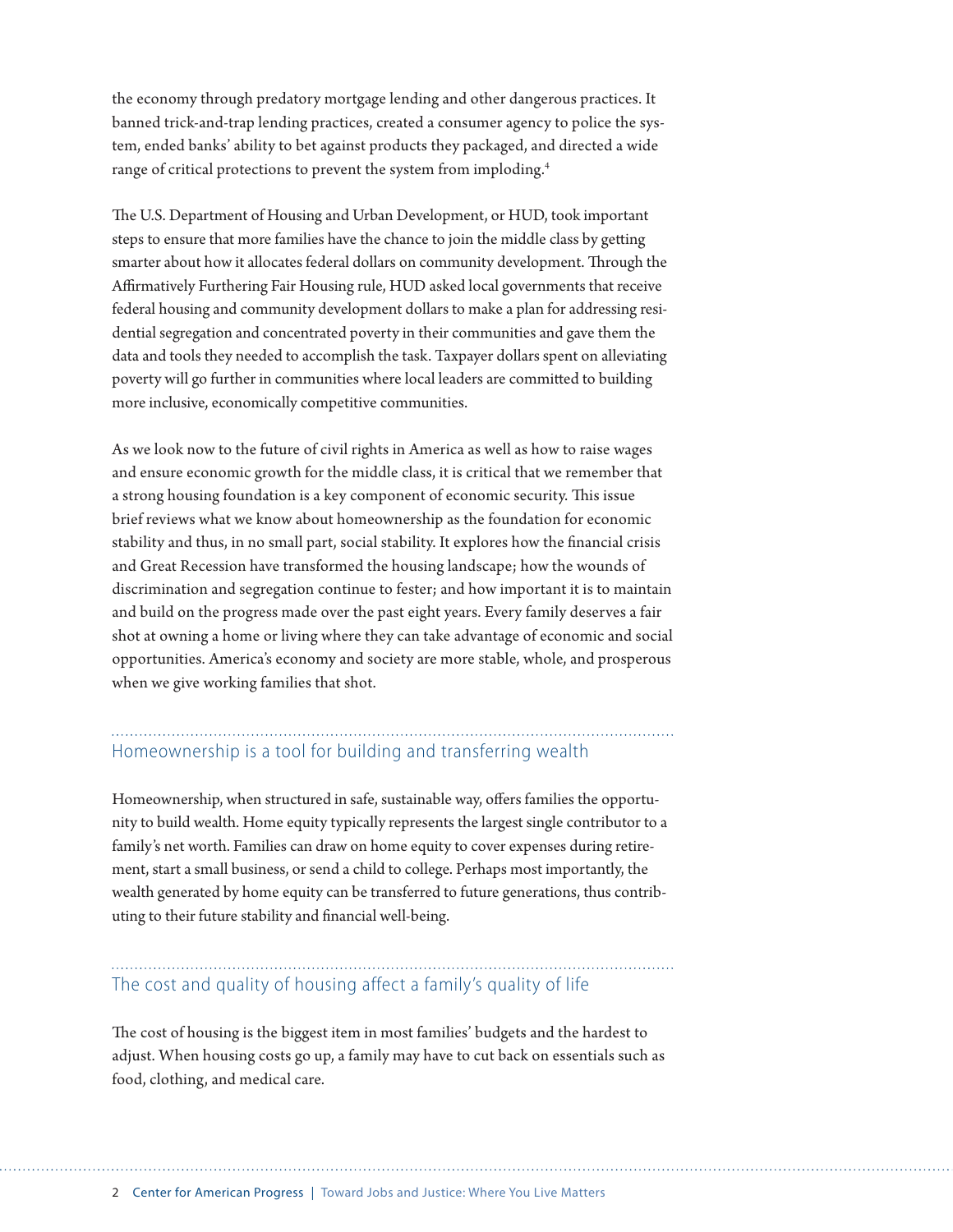An increasing share of renters across the income spectrum are struggling to pay rent each month. Nearly half of renters are spending more than one-third of their monthly income on rent.<sup>5</sup> The cost of rent has increased dramatically in some parts of the country as the rental supply struggles to meet the increased demand for rental housing that has occurred since the foreclosure crisis. At the same time, real middle-class wages have been stagnant since 2001, making it harder for families to manage housing costs.<sup>6</sup>

Low-income households are hit hardest by increasing rent burdens. For example, the National Low Income Housing Coalition found that a renter earning the federal minimum wage of \$7.25 per hour would need to work 90 hours per week to afford a one-bedroom rental home at the Fair Market Rent and work 112 hours per week to afford a two-bedroom rental home.7

Good-quality and affordable housing also has an important effect on family stability and creates a positive environment for raising children. In contrast, housing instability characterized by disruptive moves during childhood and adolescence can have strong negative effects on school performance.<sup>8</sup> Furthermore, housing that exposes individuals to hazards such as lead paint, dust, molds, and pests increases the incidence of chronic illness and limits lifelong educational and economic achievement.<sup>9</sup>

#### ZIP codes matter

Where individuals live affects their opportunities and life outcomes.<sup>10</sup> Where an individual lives determines one's access to education and job opportunities, public services, health care, and safety and security. When families rent or purchase housing, they acquire not just the services of the dwelling but also the advantages and disadvantages of its location.

Location of housing matters for employment opportunities.<sup>11</sup> For example, residing in the central city and in areas with limited public transportation in a region where job opportunities are concentrated in suburban areas places workers at a disadvantage in the job market, contributing to high unemployment rates. Housing location may also exclude families from jurisdictions with higher levels of public services and better-quality schools.

Outcomes of initiatives to help families move from high-poverty to low-poverty areas such as the Gautreaux Assisted Housing Program and the HUD Moving to Opportunity, or MTO, demonstration project during the 1990s showed that residential location matters for educational attainment and employment.<sup>12</sup> When public housing residents participating in these initiatives moved from high-poverty to lower-poverty areas, their employment rates improved significantly. Moreover, according to economist Raj Chetty, the neighborhoods in which children grow up play a significant role in determining their earnings, college attendance rates, and fertility and marriage rates.<sup>13</sup>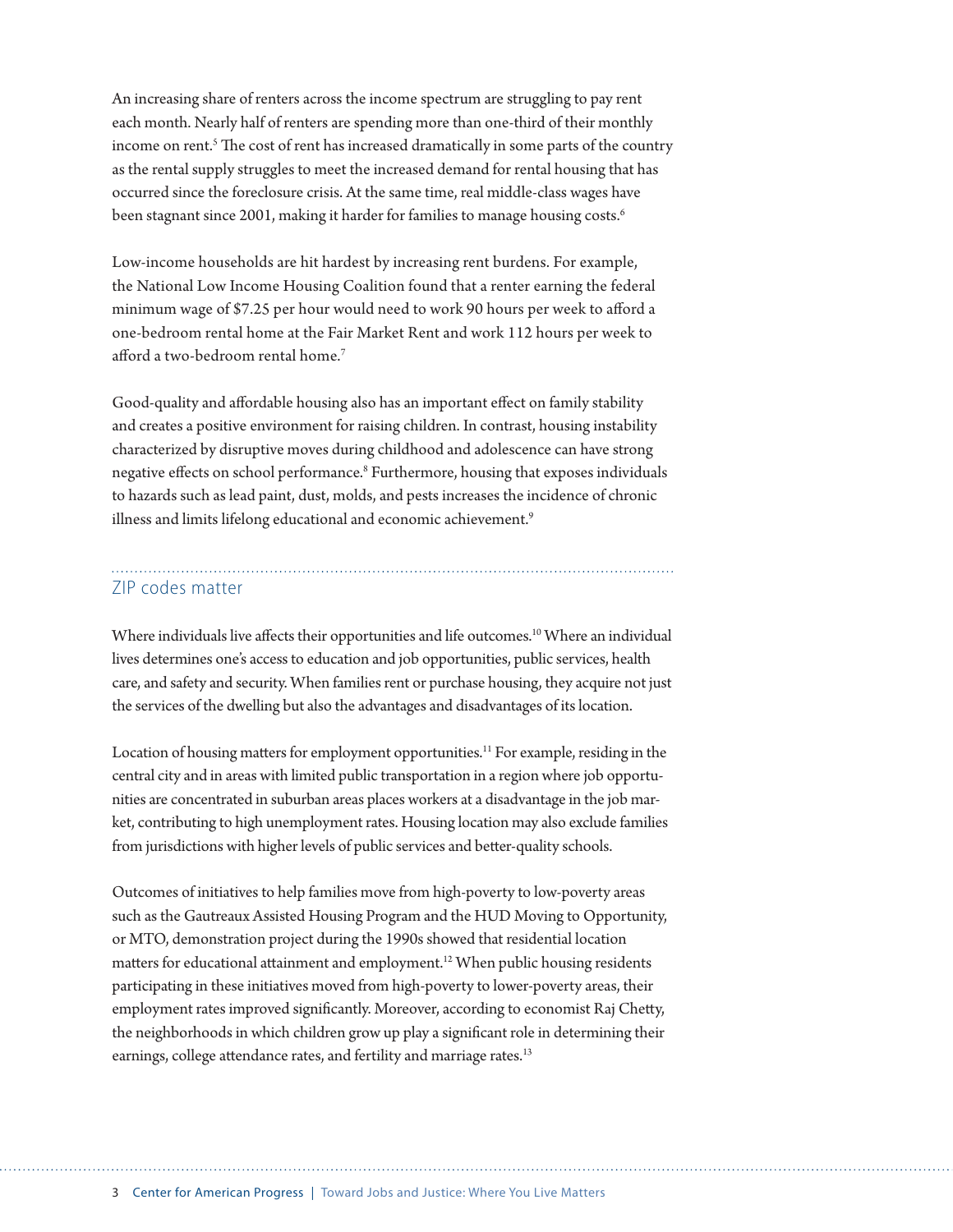### The foreclosure crisis still reverberates across our communities

The foreclosure crisis has resulted in the loss of home equity for millions of families across the nation and its impact still reverberates in many communities. Today, foreclosures are down nationally and the number of mortgages that are current continues to increase.14 Despite a decline in foreclosures and negative equity rates, however, homes are still worth less money than what it is owed for them for more than 5 million American families.15 Even among communities that are improving and experiencing fewer foreclosures, many continue to experience above average rates of negative equity, suggesting that their complete recovery may still take some time to materialize.

Negative equity is one of the principal challenges to an economic recovery, as it imposes significant costs not only on homeowners but also on local communities and the economy at large. When homeowners owe more on their homes than what they are worth, they are unable to draw on home equity to invest in their children's education or to start small businesses. In addition, as discussed in last year's CAP report, "The Uneven Housing Recovery,"16 large concentrations of underwater properties threaten to induce future waves of foreclosures and can contribute to a continuing cycle of decline and disinvestment. Counties that are experiencing an increase in negative equity rates tend to be located in nonmetropolitan and rural areas, particularly in the Midwest, which are less likely to be equipped with the resources that could ease their recovery.<sup>17</sup>

#### Discrimination in the housing market and residential segregation contribute to wealth disparities

Residential segregation is a key institution for creating and maintaining wealth inequality. Combined with redlining and the ongoing lack of access to mortgage credit in communities of color, residential segregation has historically contributed to the inability of several generations of people of color to achieve homeownership and build up equity that could be transferred to and invested by subsequent generations.<sup>18</sup> The limited opportunities for homeownership and equity building of the past several decades, in turn, account for the current enormous racial gaps in wealth accumulation.

Although it has decreased since its peak in the 1970s, residential segregation remains high in many parts of America. Standard measures of residential segregation show that well over half of the African American population in the nation's largest metropolitan areas would have to move to a different neighborhood in order to achieve integration.<sup>19</sup> This residential segregation is highly correlated with measures of income inequality.<sup>20</sup> (see Figure 1)

Despite much progress in fair housing enforcement, millions of individuals continue to be excluded from equal access to housing and opportunity neighborhoods that their incomes and preferences might otherwise allow because of a host of discriminatory barriers in the housing market on the basis of race, color, religion, national origin, sex,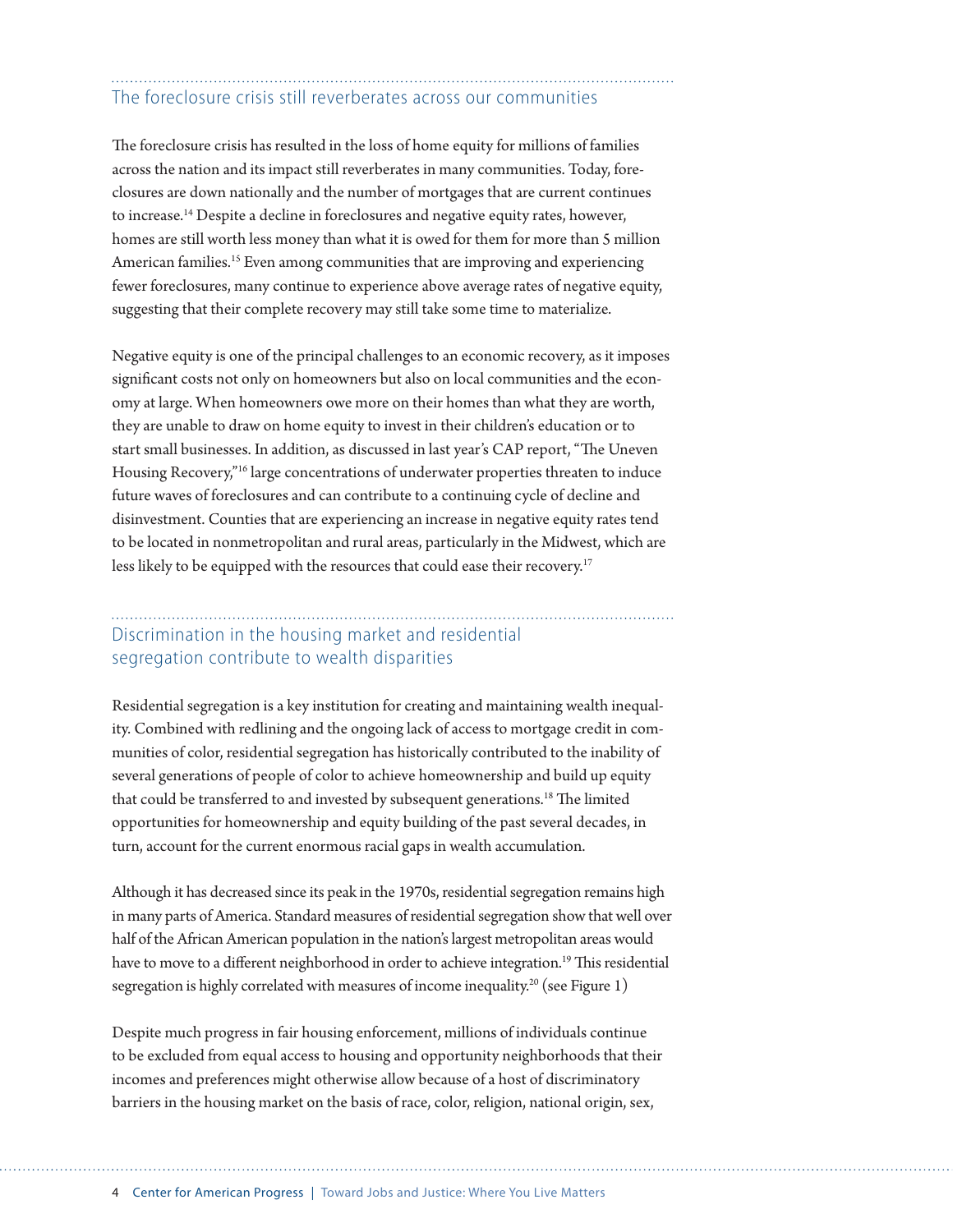familial status, disability, and gender identity.<sup>21</sup> People of color, in particular, are treated unequally in the home mortgage market, even when they demonstrate an ability to repay their loans and continue to lose ground in the homeownership market.<sup>22</sup> In addition, people of color and whites continue to purchase homes in separate neighborhoods, contributing to the persistence of residential segregation.<sup>23</sup>



ings.edu/blog/the-avenue/2015/12/08/census-shows-modest-declines-in-black-white-segregation/.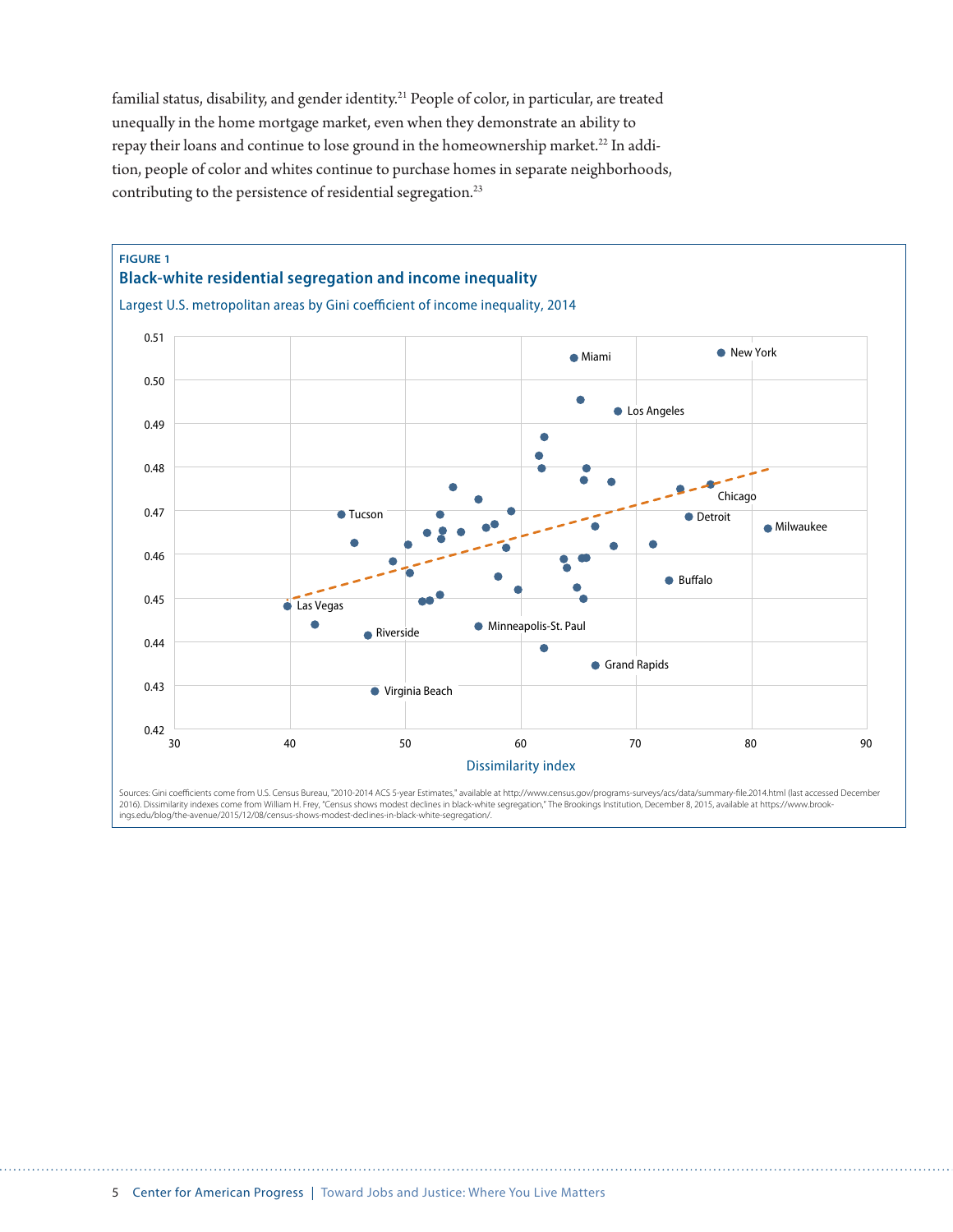#### Much progress has been achieved to address these housing and economic challenges

Several important policies and programs have been implemented in the past 10 years to prevent predatory mortgage lending and address residential segregation. These policies and programs include, but are not limited to, the following:

- The Dodd-Frank Act, which is arguably the most comprehensive and promising financial regulatory reform passed since the Great Recession, and which implemented changes that support safe access to mortgage credit for consumers. These changes have once again made it possible for mortgages to be a tool for wealth building rather than a wealth-stripping tool. In addition to new mortgage rules, the Dodd-Frank Act established the Consumer Financial Protection Bureau, a new cop on the beat to protect consumers. The law also took important steps to strengthen the financial system to prevent another crisis. Some of these steps included greater Wall Street transparency; the separation of deposit-taking banks from swing-for-the-fences funds; capital and derivatives regulation; resolution authority that prevents the financial system from collapsing in a daisy-chain of uncontrolled failure; and more.
- Authorized by the Housing and Economic Recovery Act of 2008, or HERA, and fueled by funds set aside by Fannie Mae and Freddie Mac, the National Housing Trust Fund is a dedicated fund that will provide revenue to build, preserve, and rehabilitate housing for people that pay more than half their income toward rent as well as households that live in substandard or unsafe housing, which the private market is often unable to serve without financial support.
- HUD's Affirmatively Furthering Fair Housing rule, which bolsters the implementation of the Fair Housing Act by supporting the development of diverse, inclusive communities with access to good jobs, schools, health care, transportation, and housing. The rule is designed to reverse the effect of discriminatory practices on underserved communities and promote equal access to opportunity under the assumption that America's economic prosperity and global competitiveness are challenged when all of our communities do not have the opportunity to succeed together.
- HUD has developed new fair housing guidelines that protect lesbian, gay, bisexual, transgender, and queer individuals, survivors of domestic violence, and ex-offenders, who now finally have a better shot at avoiding discrimination and obtaining affordable housing.<sup>24</sup> In addition, the enforcement of the Fair Housing Act has been strengthened by the landmark U.S. Supreme Court decision *Texas Department of Housing and Community Affairs v. Inclusive Communities Project*, upholding the use of the disparate impact theory in fair housing claims, which means that regulators and judges can continue to evaluate whether a practice is discriminatory by assessing its impact—not simply by its intended impact.<sup>25</sup>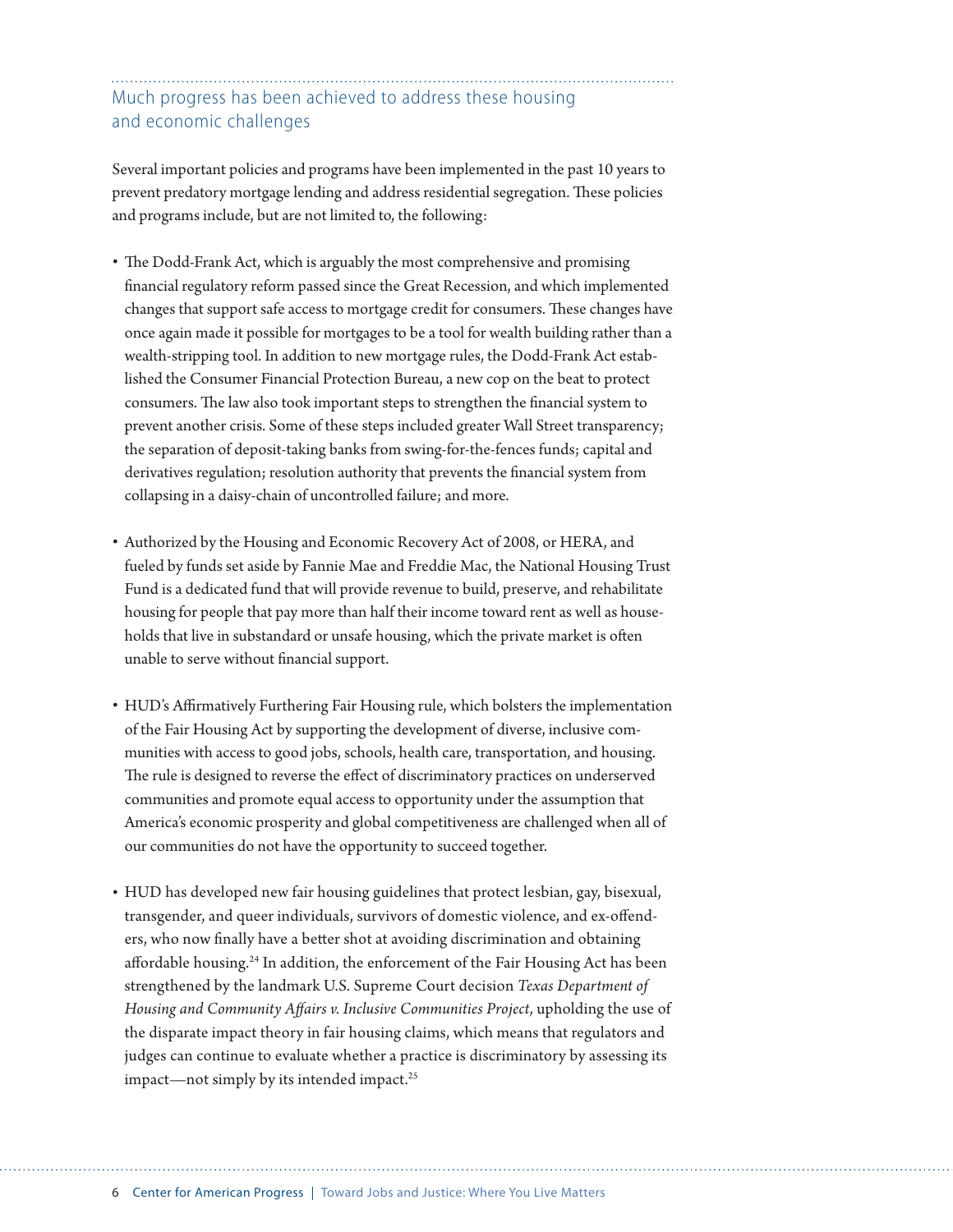#### Do not repeat the mistakes of the past

After so much progress, we, as a nation, must not turn back the clock and return to the years of Wall Street's financial abuse and decades of housing discrimination. Working families and distressed communities across the country are still trying to rebuild their wealth in the wake of one of the worst economic crises in American history, and several million families remain in desperate need of decent and affordable rental housing.

Because housing is so deeply intertwined with economic and social well-being, poor access to decent and affordable housing and the wealth-building opportunities associated with it can seriously affect families' prospects for upward social and economic mobility. The adoption of the Financial Choice Act—perhaps more properly called the Financial Industry's Choice Act— would roll back significant portions of Dodd-Frank and deeply undermine consumer protection and the progress achieved so far in ensuring that all families and communities have a fair shot at safe credit, housing stability, economic recovery, and wealth building.<sup>26</sup>

Nearly 50 years since the passage of fair housing legislation, more people have greater access to equal opportunities to good-quality and affordable housing. We cannot afford to undo this very real but vulnerable progress in fair housing, especially at a time when the country is witnessing profound demographic and social changes. America's population is becoming more diverse in terms of race, ethnicity, and national origins, and the senior population is projected to represent one of the largest segments of the demand for housing.<sup>27</sup> Given this increasing diversity, efforts to roll back housing protections would be greatly damaging to a wide range of Americans—from rural communities often ignored by the big banks to people of color and LGBTQ groups—as well as undermine the common foundation of our country's economic and social stability and long-term prosperity.<sup>28</sup>

Widely available affordable and fair housing are the pillars of a middle-class economy and a stable, just society. Government has an essential role to play. Without sustained support for the middle class and a commitment to the progress toward equality achieved so far—especially in housing—America could repeat the economic crisis and the great damage it caused to us all.

*Sarah Edelman is the Director of Housing Policy at the Center for American Progress. Michela Zonta is a Senior Policy Analyst for the Housing and Consumer Finance Policy team at the Center.*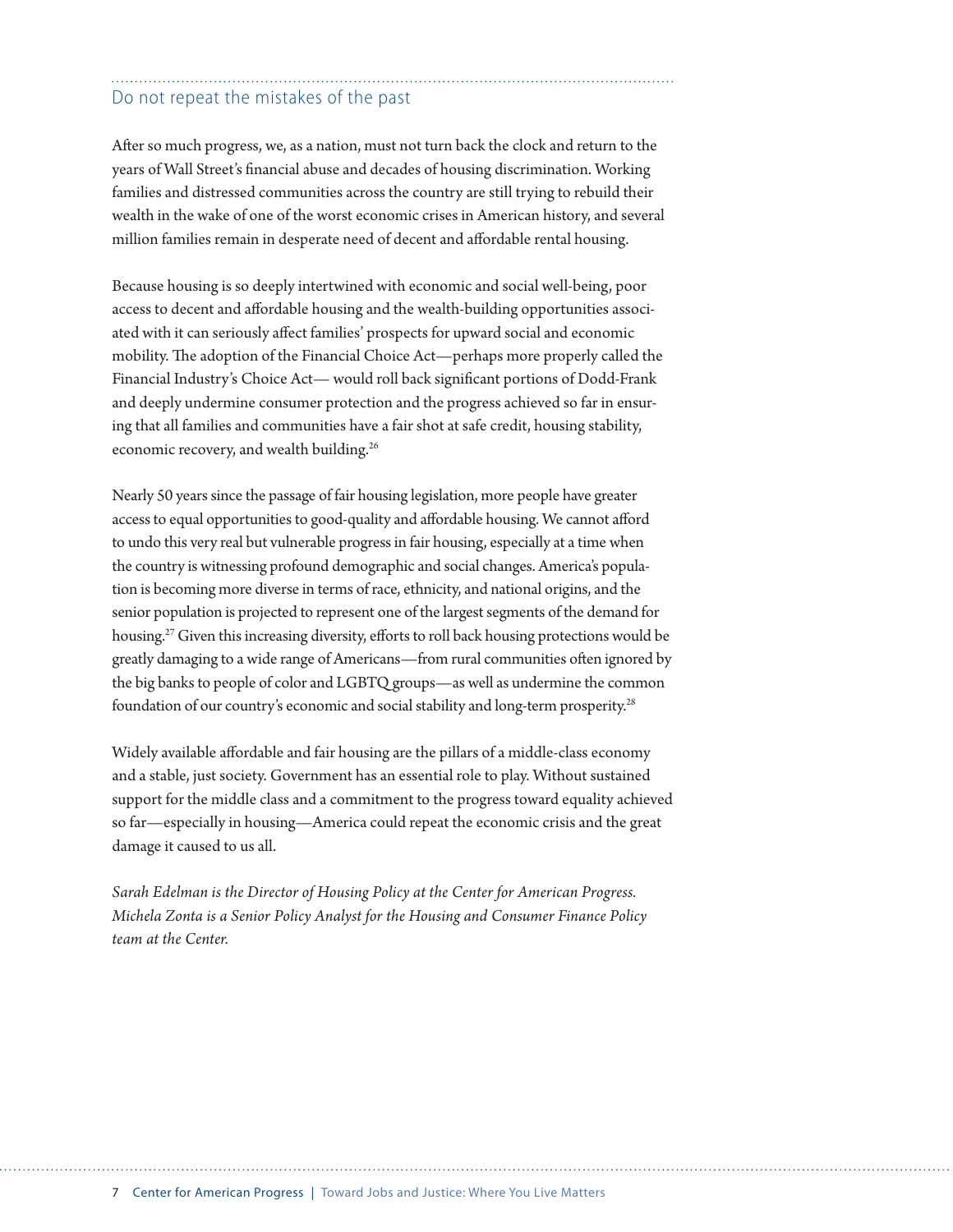#### Endnotes

- 1 Chris Isidore, "America's Lost Trillions," CNNMoney, June 9, 2011, available at http://money.cnn.com/2011/06/09/news/ economy/household\_wealth/.
- 2 Sarah Burd-Sharps and Rebecca Rasch, "Impact of the US Housing Crisis on the Racial Wealth Gap Across Generations." (Brooklyn, NY: Social Science Research Council, 2015), available at http://www.ssrc.org/publications/view/impactof-the-us-housing-crisis-on-the-racial-wealth-gap-acrossgenerations/.
- 3 Shahlen Nasiripour, "Which Industries Lost/Gained Jobs in The Great Recession," The Huffington Post, June 5, 2010, available at http://www.huffingtonpost.com/2010/04/05/ which-industries-lostgain\_n\_525504.html.
- 4 Section 621 of the Dodd-Frank Wall Street Reform and Consumer Protection Act of 2010, also known as the "conflict of interest" rule, requires that the Security and Exchange Commission, or SEC, implement final rules prohibiting firms from creating and selling asset-backed securities to clients and then betting against those securities for its own trading account. The rule has not yet been finalized by the SEC, and therefore its full implementation has not yet occurred.
- 5 CAP calculations of data from U.S. Census Bureau, "2015 American Community Survey 1-year estimates," available at [https://www.census.gov/programs-surveys/acs/data/](https://www.census.gov/programs-surveys/acs/data/summary-file.html) [summary-file.html](https://www.census.gov/programs-surveys/acs/data/summary-file.html) (last accessed January 2017).
- 6 Carmel Martin, Andy Green and Brendan Duke, eds., "Raising Wages and Rebuilding Wealth" (Washington: Center for American Progress, September 2016) available at https://www.americanprogress.org/issues/economy/ reports/2016/09/08/143585/raising-wages-and-rebuildingwealth/.
- 7 National Low Income Housing Coalition, "Out of Reach 2016," available at http://nlihc.org/oor. A shortage of 7.2 million affordable and available rental units exists for the nation's 10.4 million extremely low income, or ELI, renter households, those with income at or below 30 percent of their area median, or AMI. See National Low Income Housing Coalition, "The GAP: The Housing Affordability Gap Analysis 2016," available at [http://nlihc.org/sites/default/](http://nlihc.org/sites/default/files/Gap-Report_print.pdf) [files/Gap-Report\\_print.pdf](http://nlihc.org/sites/default/files/Gap-Report_print.pdf). Fair Market Rents, or FMRs, are used to determine payment standard amounts for the Housing Choice Voucher program, to determine initial renewal rents for some expiring project-based Section 8 contracts, to determine initial rents for housing assistance payment, or HAP, contracts in the Moderate Rehabilitation Single Room Occupancy program, or Mod Rehab, and to serve as a rent ceiling in the HOME rental assistance program. The U.S. Department of Housing and Urban Development annually estimates FMRs for 530 metropolitan areas and 2,045 nonmetropolitan county FMR areas. For a description of the methodology used to calculate FMRs, see U.S. Department of Housing and Urban Development, "Fair Market Rents," available at [https://www.huduser.gov/portal/](https://www.huduser.gov/portal/datasets/fmr.html) [datasets/fmr.html](https://www.huduser.gov/portal/datasets/fmr.html) (last accessed January 2017).
- 8 Maya Brennan, "The Impacts of Affordable Housing on Education: A Research Summary" (Washington: Center for Housing Policy, 2011), available at http://www.nchh.org/ Portals/0/HHFF\_Impacts\_of\_Affordable\_Housing.pdf.
- 9 See, for example, James Krieger and Donna L. Higgins, "Housing and Health: Time Again for Public Health Action," *American Journal of Public Health* 92 (5) (2002): 758–768. Available at https://www.ncbi.nlm.nih.gov/pmc/articles/ PMC1447157/.
- 10 Raj Chetty, Nathaniel Hendren, and Lawrence F. Katz, "The Effects of Exposure to Better Neighborhoods on Children: New Evidence from the Moving to Opportunity Experiment" (Cambridge, MA: Harvard University; NBER, 2015), available at http://www.equality-of-opportunity.org/assets/documents/mto\_paper.pdf.
- 11 For a comprehensive discussion of the spatial mismatch hypothesis, see Keith Ihlanfeldt, "The Spatial Mismatch Between Jobs and Residential Locations Within Urban Areas" *Cityscape* 1 (1) (1994): 219–244, available at https://www. huduser.gov/periodicals/cityscpe/vol1num1/ch11.pdf.
- 12 James E. Rosenbaum, "Changing the Geography of Opportunity by Expanding Residential Choice: Lessons from the Gautreaux Program" *Housing Policy Debate* 6 (1) (1995): 231–269.
- 13 Raj Chetty and Nathaniel Hendren, "The Impacts of Neighborhoods on Intergenerational Mobility I: Childhood Exposure Effects." Working Paper 23001 (NBER, 2016), available at http://www.equality-of-opportunity.org/assets/documents/ movers\_paper1.pdf.
- 14 Office of the Comptroller of the Currency, "Mortgage Performance Improves in Second Quarter of 2016," Press release, September 30, 2016, available at https://occ.gov/ news-issuances/news-releases/2016/nr-occ-2016-120.html.
- 15 Svenja Gudell, "Q3 2016 Negative Equity Report: Bottom Heavy," Zillow, December 2016, available at http://www.zillow.com/research/q3-2016-negative-equity-report-13954/.
- 16 Michela Zonta and Sarah Edelman, "The Uneven Recovery" (Washington: Center for American Progress, 2015), available at https://www.americanprogress.org/issues/economy/ reports/2015/11/02/123537/the-uneven-housing-recovery/.
- 17 Ibid.

- 18 Melvin L. Oliver and Thomas M. Shapiro, *Black Wealth/White Wealth: A New Perspective on Racial Inequality:* Second Edition (New York: Routledge, 2006).
- 19 William H. Frey, "Census shows modest declines in blackwhite segregation" (Washington: Brookings Institution, 2015) available at https://www.brookings.edu/blog/ the-avenue/2015/12/08/census-shows-modest-declines-inblack-white-segregation/.
- 20 Figure 1 plots segregation levels for the nation's largest 52 metropolitan areas against the corresponding Gini coefficients of income inequality. A Gini coefficient of zero expresses perfect equality where all values are the same for example, where everyone has the same income. A Gini coefficient of one—or 100 percent—expresses maximal inequality among values—for example, where only one person has all the income or consumption, and all others have none. The dissimilarity index measures the relative separation or integration of groups across all neighborhoods of a city or metropolitan area. If a city's black-white dissimilarity index were 70, that would mean that 70 percent of black people would need to move to another neighborhood to make blacks and whites evenly distributed across all neighborhoods. The graph shows that with increasing levels of segregation, income inequality also increases.
- 21 Margery Austin Turner and others, "Housing Discrimination Against Racial and Ethnic Minorities 2012" (Washington: U.S. Department of Housing and Urban Development, 2013) available at https://www.huduser.gov/portal/publications/ fairhsg/hsg\_discrimination\_2012.html.
- 22 Michela Zonta, "Time to Reboot the Housing Market" (Washington: Center for American Progress, 2015) available at [https://www.americanprogress.org/issues/economy/](https://www.americanprogress.org/issues/economy/news/2015/09/30/122422/time-to-reboot-the-housing-market/) [news/2015/09/30/122422/time-to-reboot-the-housing](https://www.americanprogress.org/issues/economy/news/2015/09/30/122422/time-to-reboot-the-housing-market/)[market/.](https://www.americanprogress.org/issues/economy/news/2015/09/30/122422/time-to-reboot-the-housing-market/) The Center for Responsible Lending demonstrated that racial disparities are evident even when comparing borrowers within the same credit score ranges, especially for borrowers with higher credit scores. See, Debbie Gruen-stein Bocian and others, "Lost Ground, 2011: Disparities in Mortgage Lending and Foreclosures" (Washington: Center for Responsible Lending, 2011) available at http://www.responsiblelending.org/mortgage-lending/research-analysis/ Lost-Ground-2011.pdf.